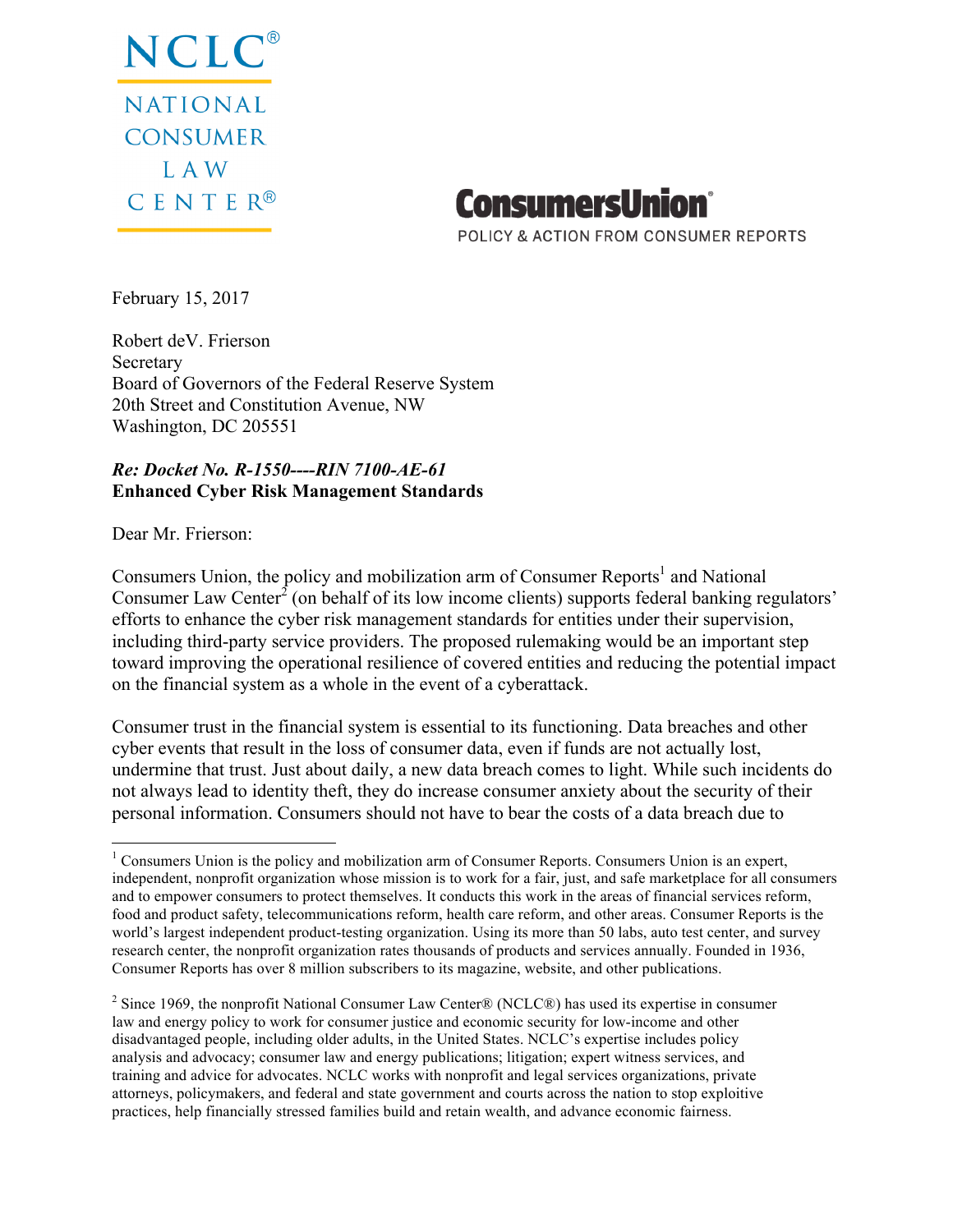financial service providers' inadequate data security practices. We support efforts to develop comprehensive cyber risk management standards that would apply broadly to all entities in the banking and payments system.

The 2013 Target breach demonstrated the need for dynamic and strong cybersecurity. The Verizon examination of Target's networks demonstrated that once the hackers gained access to the system, there were no barriers to the attackers gaining "direct and complete access to every single cash register in every Target store."<sup>3</sup> Although a covered entity may employ strong cybersecurity measures, valuable information can still be accessed through an attack on a service provider. There should be no weak links in the chain.

We support the Federal Reserve's proposed plan to require an enterprise-wide cyber risk management strategy, and that strategy should extend to third party service providers. The enhanced cyber risk management standards should be applied to covered entities on an enterprise-wide basis, otherwise the cybersecurity of all of the covered entities are possibly at risk. As the Advanced Notice of Proposed Rulemaking (ANPR) notes, our financial sector depends heavily on technology to conduct day-to-day business, and due to the interconnectedness of the covered entities and their third-party service providers, a cyberattack or failure at one entity or service provider could potentially disrupt the entire financial sector.

As the Federal Reserve has proposed, high-level managers in the covered entities should keep cybersecurity in mind. Additionally, covered entities should use regular testing and updates to ensure that their networks are protected. As part of the examination process, examiners should review covered entities' cyber security test results and ensure that systems are frequently tested and updated.

The financial sector is a critical infrastructure and requires sufficient cybersecurity protections. In order to assess these enhanced cybersecurity standards, the agencies should look to other critical infrastructures that are also re-examining their cybersecurity standards. For instance, the Department of Transportation recently released a Notice of Proposed Rulemaking (NPRM) regarding vehicle-to-vehicle communications in self-driving cars. That NPRM proposed requiring automakers to employ 128-bit encryption for these vehicle-to-vehicle communications. The agencies should likewise look to industry standards of encryption and safety in its rulemaking on enhanced cyber risk management standards.

Rules that will enhance cyber risk management address a serious threat to our financial sector. Our financial sector is increasingly dependent on technology to provide services for consumers and organizations. Because of this increased reliance on technology, banks and other financial institutions need to address cybersecurity and ensure that our financial sector is protected against hacks, breaches, and leaks. The proposed rule is therefore squarely in the public interest and for the protection of consumers and the overall financial marketplace.

 <sup>3</sup> *Inside Target Corp., Days After 2013 Breach*, KREBSONSECURITY (Sept. 15, 2015), https://krebsonsecurity.com/2015/09/inside-target-corp-days-after-2013-breach/.